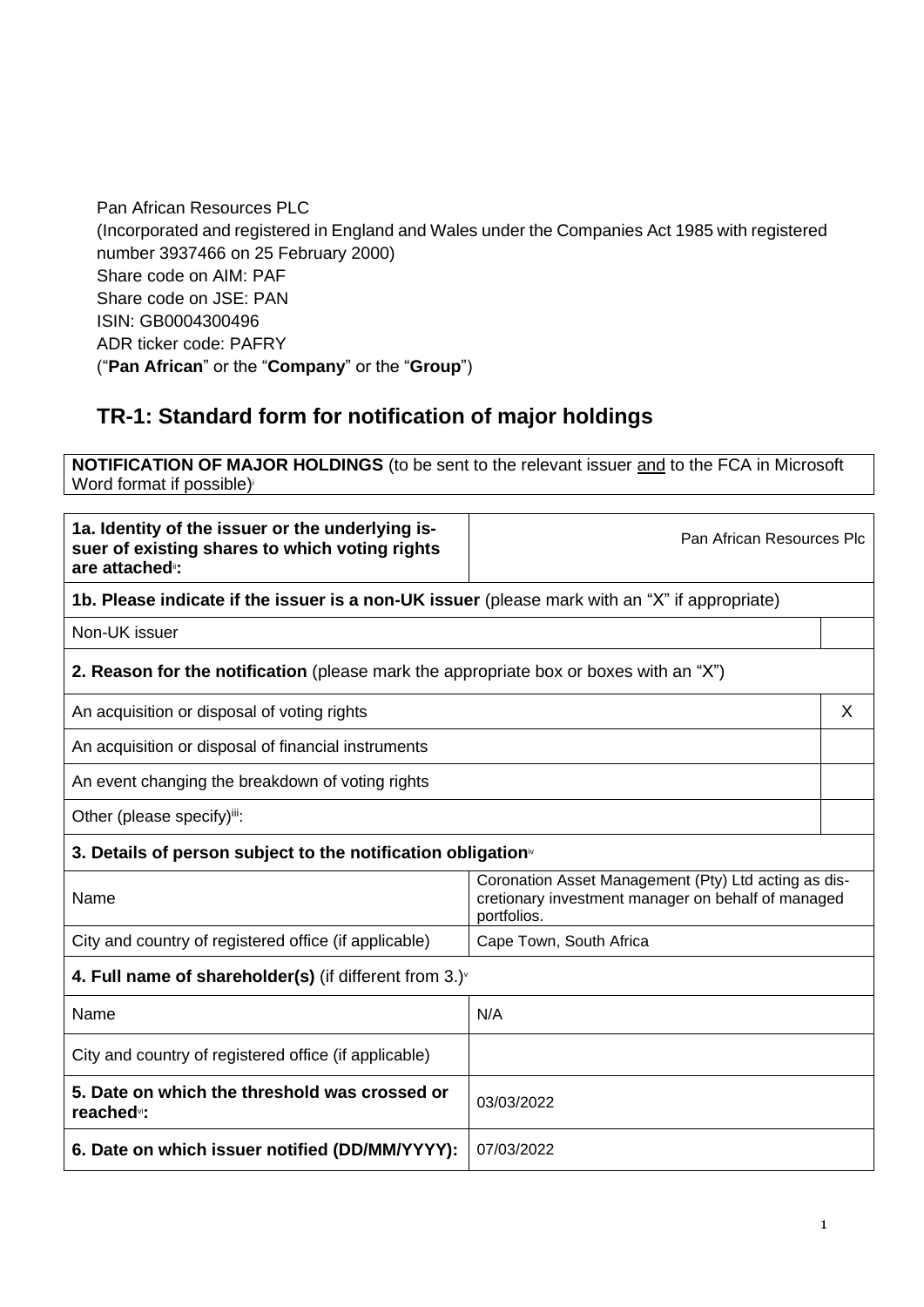| 7. Total positions of person(s) subject to the notification obligation                |                                                                    |                                                                                         |                                     |                                                                |
|---------------------------------------------------------------------------------------|--------------------------------------------------------------------|-----------------------------------------------------------------------------------------|-------------------------------------|----------------------------------------------------------------|
|                                                                                       | % of voting rights at-<br>tached to shares (to-<br>tal of $8. A$ ) | % of voting rights<br>through financial instru-<br>ments<br>(total of 8.B $1 + 8.B 2$ ) | Total of both in %<br>$(8.A + 8.B)$ | Total number of<br>voting rights of is-<br>suer <sup>vii</sup> |
| Resulting situation<br>on the date on<br>which threshold<br>was crossed or<br>reached | 3.05%                                                              |                                                                                         | 3.05%                               | 2 2 34 6 87 5 37                                               |
| Position of previ-<br>ous notification (if<br>applicable)                             | 2.34%                                                              |                                                                                         | 2.34%                               |                                                                |

#### **8. Notified details of the resulting situation on the date on which the threshold was crossed or reached**viii

## **A: Voting rights attached to shares**

| Class/type of<br>shares | Number of voting rightsix                                     |                                                                       | % of voting rights                                            |                                                                       |
|-------------------------|---------------------------------------------------------------|-----------------------------------------------------------------------|---------------------------------------------------------------|-----------------------------------------------------------------------|
| ISIN code (if possible) | <b>Direct</b><br>(Art 9 of Directive<br>2004/109/EC) (DTR5.1) | <b>Indirect</b><br>(Art 10 of Directive<br>2004/109/EC)<br>(DTR5.2.1) | <b>Direct</b><br>(Art 9 of Directive<br>2004/109/EC) (DTR5.1) | <b>Indirect</b><br>(Art 10 of Directive<br>2004/109/EC)<br>(DTR5.2.1) |
| GB0004300496            | 68 076 872                                                    |                                                                       | 3.05%                                                         |                                                                       |
|                         |                                                               |                                                                       |                                                               |                                                                       |
|                         |                                                               |                                                                       |                                                               |                                                                       |
| <b>SUBTOTAL 8. A</b>    | 68 076 872                                                    |                                                                       | 3.05%                                                         |                                                                       |

| B 1: Financial Instruments according to Art. 13(1)(a) of Directive 2004/109/EC (DTR5.3.1.1 (a)) |                                        |                                         |                                                                                                        |                    |
|-------------------------------------------------------------------------------------------------|----------------------------------------|-----------------------------------------|--------------------------------------------------------------------------------------------------------|--------------------|
| Type of financial in-<br>strument                                                               | <b>Expiration</b><br>date <sup>x</sup> | Exercise/<br><b>Conversion Periodxi</b> | <b>Number of voting rights</b><br>that may be acquired if<br>the instrument is<br>exercised/converted. | % of voting rights |
|                                                                                                 |                                        |                                         |                                                                                                        |                    |
|                                                                                                 |                                        |                                         |                                                                                                        |                    |
|                                                                                                 |                                        |                                         |                                                                                                        |                    |
|                                                                                                 |                                        | <b>SUBTOTAL 8. B 1</b>                  |                                                                                                        |                    |

**B 2: Financial Instruments with similar economic effect according to Art. 13(1)(b) of Directive 2004/109/EC (DTR5.3.1.1 (b))**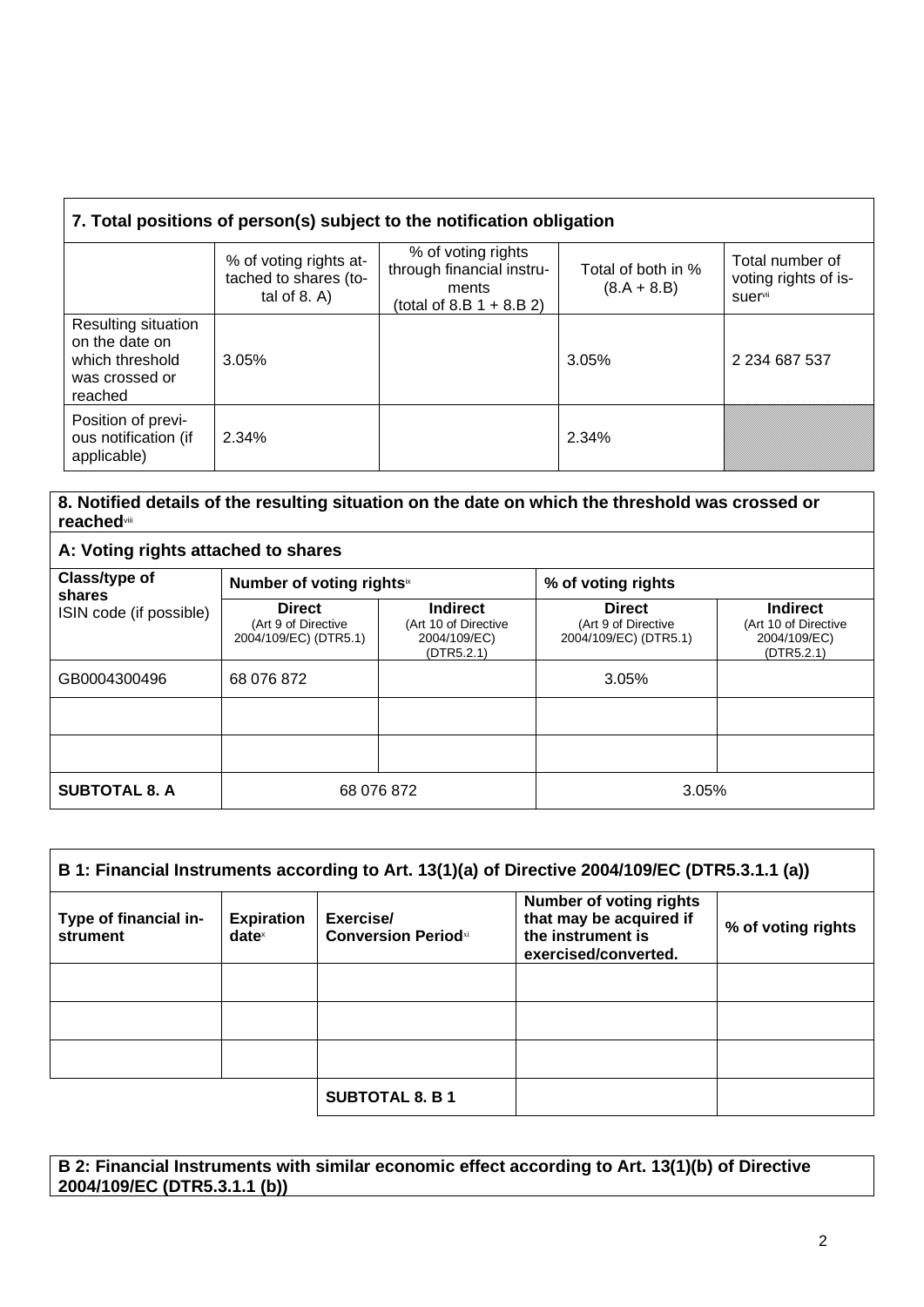| <b>Type of financial</b><br>instrument | <b>Expiration</b><br>$date^{\times}$ | Exercise/<br><b>Conversion Pe-</b><br>riod xi | <b>Physical or</b><br>cash<br><b>settlement</b> xii | <b>Number of</b><br>voting rights | % of voting rights |
|----------------------------------------|--------------------------------------|-----------------------------------------------|-----------------------------------------------------|-----------------------------------|--------------------|
|                                        |                                      |                                               |                                                     |                                   |                    |
|                                        |                                      |                                               |                                                     |                                   |                    |
|                                        |                                      |                                               |                                                     |                                   |                    |
|                                        |                                      |                                               | <b>SUBTOTAL</b><br>8.B.2                            |                                   |                    |

**9. Information in relation to the person subject to the notification obligation** (please mark the applicable box with an "X") Person subject to the notification obligation is not controlled by any natural person or legal entity and does not control any other undertaking(s) holding directly or indirectly an interest in the (underlying) issuerxiii Full chain of controlled undertakings through which the voting rights and/or the financial instruments are effectively held starting with the ultimate controlling natural person or legal entityxiv (please add additional rows as necessary) X **Name**xv **% of voting rights if it equals or is higher than the notifiable threshold % of voting rights through financial instruments if it equals or is higher than the notifiable threshold Total of both if it equals or is higher than the notifiable threshold** Coronation Fund Managers Ltd Coronation Investment Management SA (Pty) Ltd Coronation Asset Manage-<br>ment (Pty) Ltd ment (Pty) Ltd 3.05% 3.05%

| <b>10.</b> In case of proxy voting, please identify: |  |  |
|------------------------------------------------------|--|--|
| Name of the proxy holder                             |  |  |
| The number and % of voting rights held               |  |  |
| The date until which the voting rights will be held  |  |  |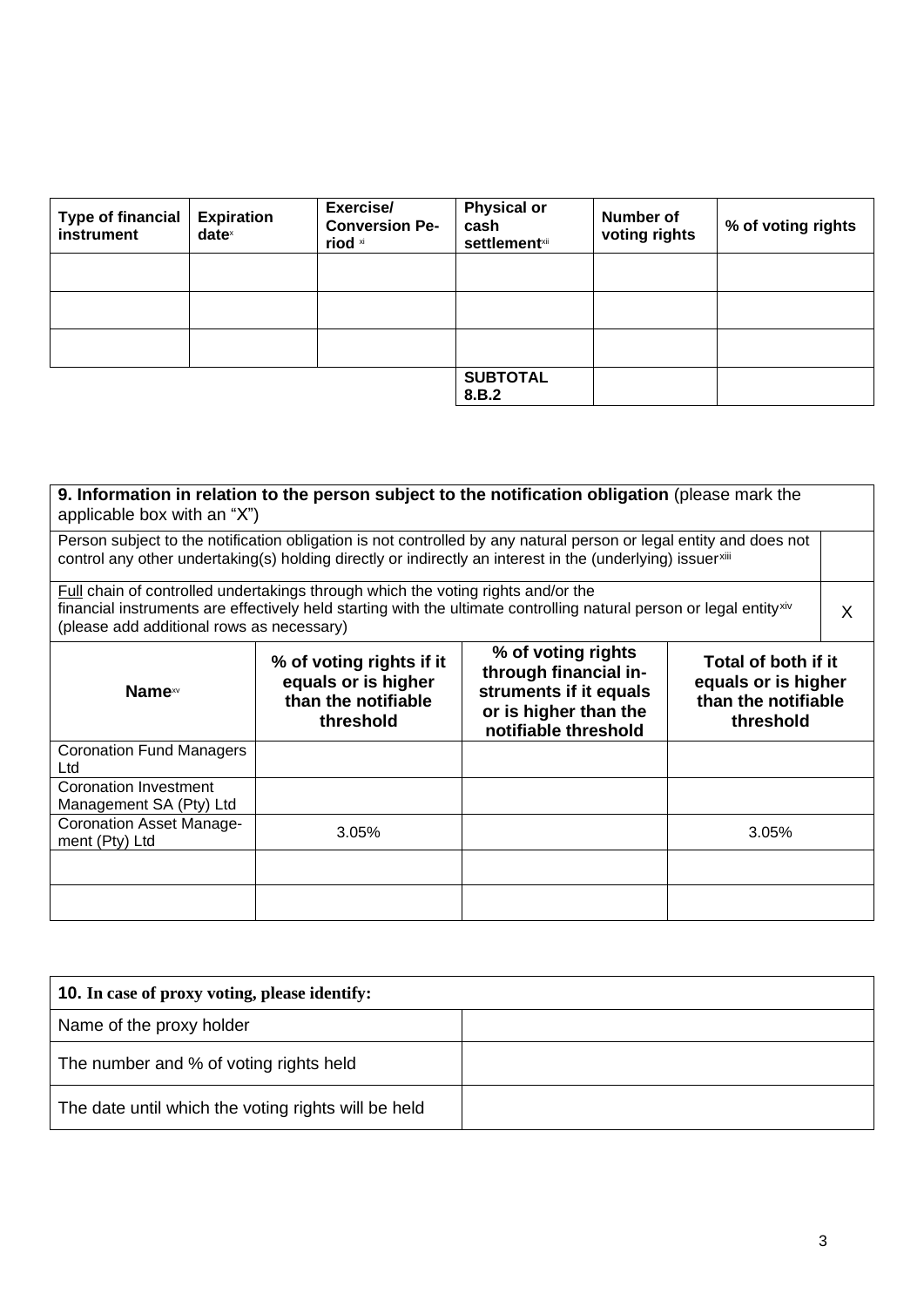## **11. Additional information**xvi

|                    | Place of completion   Cape Town, South Africa |
|--------------------|-----------------------------------------------|
| Date of completion | 07 March 2022                                 |

Rosebank

7 March 2022

#### For further information on Pan African, please visit the Company's website at [www.panafricanresources.com](http://www.panafricanresources.com/)

| <b>Contact information</b>                 |                                    |
|--------------------------------------------|------------------------------------|
| <b>Corporate Office</b>                    | <b>Registered Office</b>           |
| The Firs Office Building                   | Suite 31                           |
| 2nd Floor, Office 204                      | <b>Second Floor</b>                |
| <b>Corner Cradock and Biermann Avenues</b> | 107 Cheapside                      |
| Rosebank, Johannesburg                     | London                             |
| South Africa                               | EC2V 6DN                           |
| Office: +27 (0) 11 243 2900                | United Kingdom                     |
| info@paf.co.za                             | Office: +44 (0) 20 7796 8644       |
| <b>Cobus Loots</b>                         | Deon Louw                          |
| Pan African Resources PLC                  | Pan African Resources PLC          |
| Chief executive officer                    | <b>Financial director</b>          |
| Office: +27 (0) 11 243 2900                | Office: +27 (0) 11 243 2900        |
| <b>Phil Dexter/Jane Kirton</b>             | Ross Allister/David McKeown        |
| St James's Corporate Services Limited      | Peel Hunt LLP                      |
| Company secretary                          | Nominated Adviser and Joint Broker |
| Office: +44 (0) 20 7796 8644               | Office: +44 (0) 20 7418 8900       |